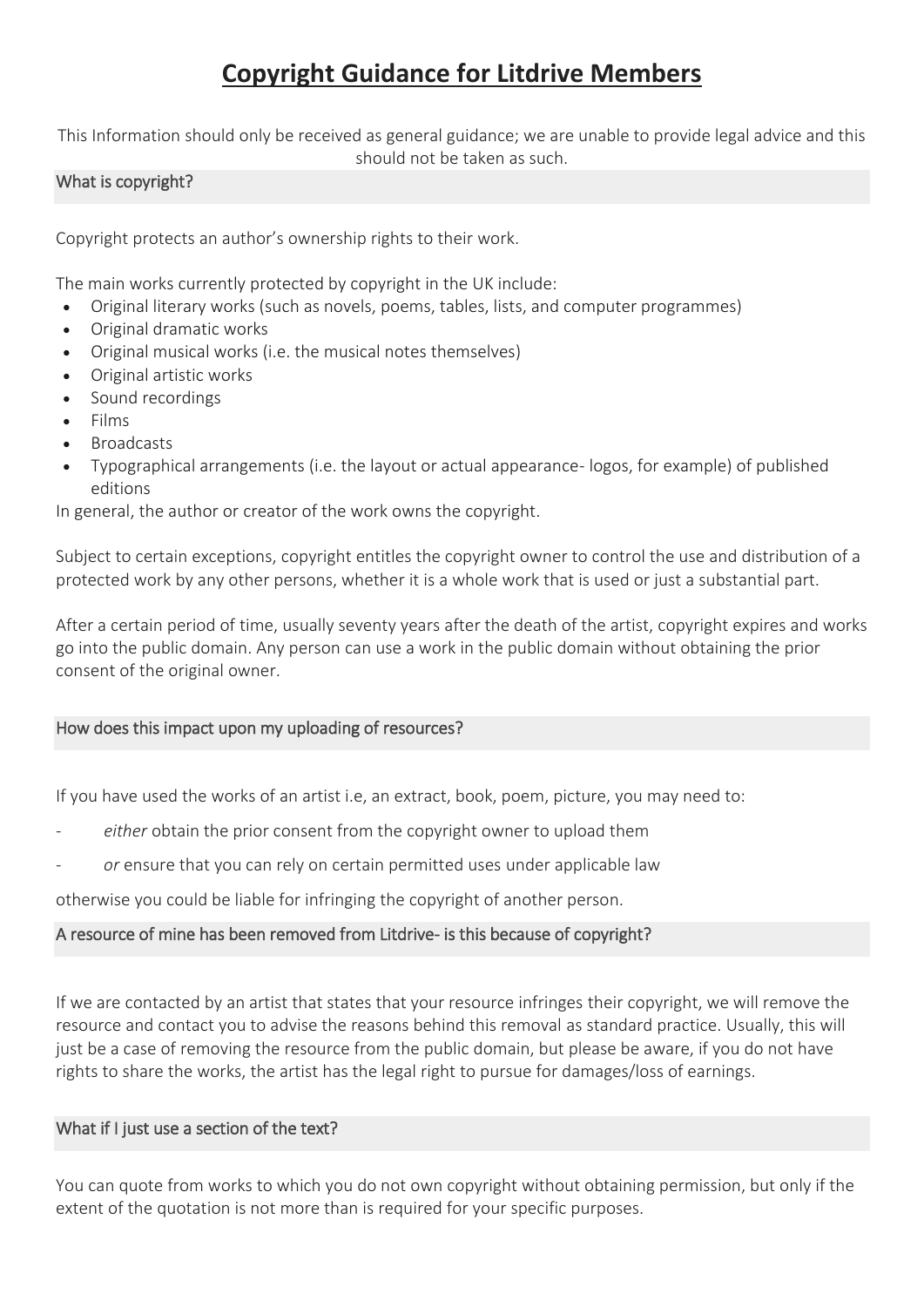As a rule of thumb, this means that you can usually use one or two lines from a poem, or a couple of sentences from a novel, in the resource that you are creating. But you cannot copy the entire poem or the whole (or even a chapter) of the book without permission.

## What is "fair dealing"?

"Fair dealing" is a way in which you can use the work of others in your resources without obtaining their prior consent.

## There is no specific legal definition of "fair dealing". It will be a matter of fact, degree and impression in each case. In other words, it is a case by case approach.

However, the test commonly used is, "H*ow would an honest person deal with the work?"*

Two factors to consider are:

- Does your use of the work of another cause the owner of the copyright to lose revenue? If it does, your use is unlikely to be "fair dealing". Similarly, will you obtain a substantial financial benefit from using the work of another? If so, your use is again unlikely to be "fair dealing".
- Is the amount of the work that you have taken from others necessary, reasonable and appropriate in the circumstances? If you took all of the work of another, your use is unlikely to be "fair dealing". But if you have only taken a small extract that was reasonable to fulfil the permitted purposes, then your use is likely to be "fair dealing".

This means, for example, you may not use so much of the original material that someone would not need to buy the original. There is no clear percentage on this; you just need to use your own judgement.

## How do I need to acknowledge the owner of the copyright in another work?

If you use a work protected by someone else's copyright, you need to sufficiently seek permission and acknowledge the owner of the copyright work.

This typically means identifying (where possible):

- the name of the owner; and
- the title of the work that has been copied or a short description of the work so that it can be identified.

## Can I use images, photographs, audio or video?

Images, especially famous logos or characters, are protected by copyright and, possibly, other intellectual property rights, such as trade mark protection.

As a general rule, it is permissible to use an image, a photograph, audio or video without obtaining the prior consent of its owner under the "fair dealing" exception, and whether "fair dealing" exists will be assessed on an individual basis.

In practice, a simple way to ensure your pictures are not bound by copyright when sourcing pictures to accompany resources is Google. Google will enable you to filter images so that only those not bound by copyright appear in your search.